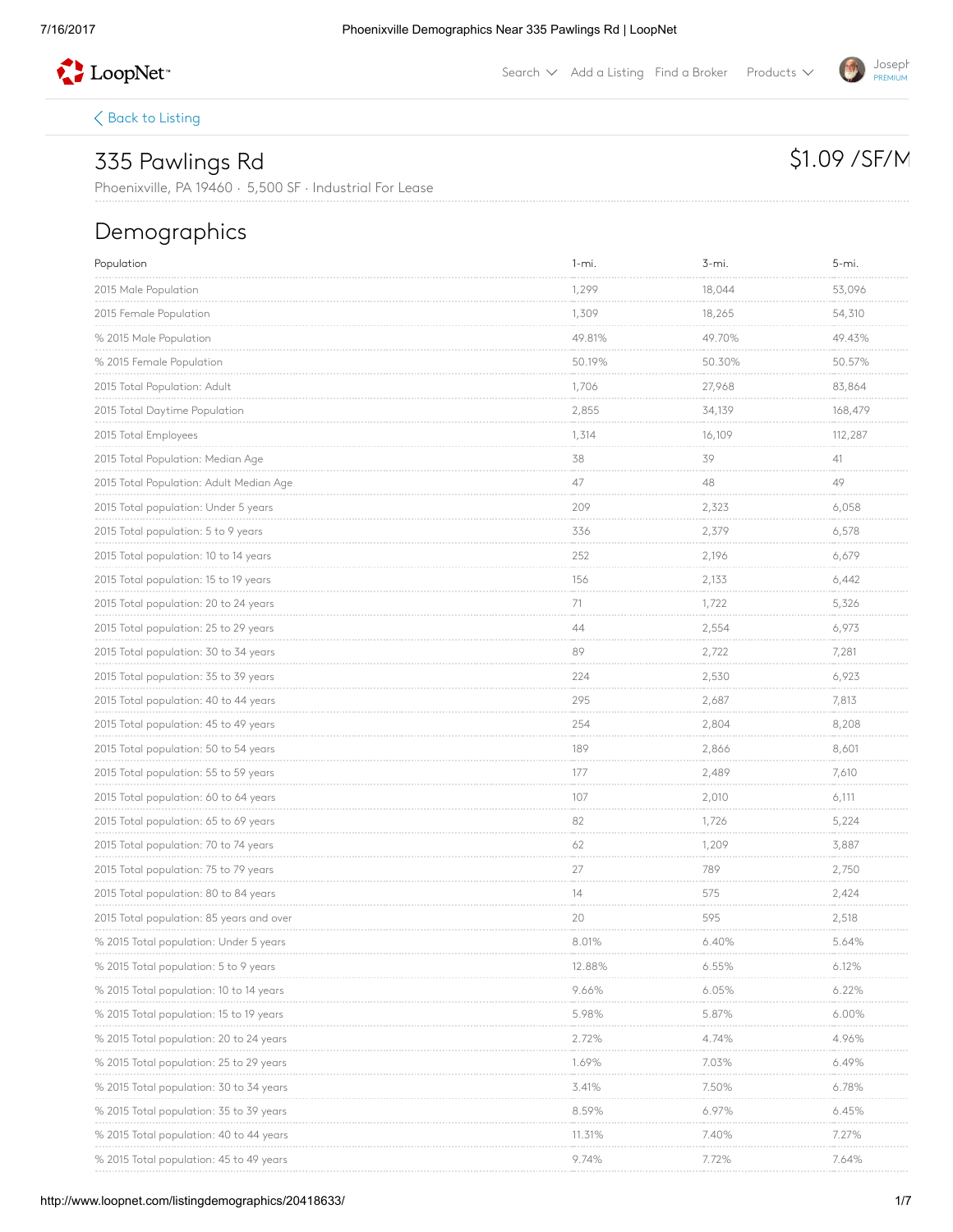### 7/16/2017 Phoenixville Demographics Near 335 Pawlings Rd | LoopNet

| % 2015 Total population: 50 to 54 years                      | 7.25%                          | 7.89%                       | 8.01%                              |
|--------------------------------------------------------------|--------------------------------|-----------------------------|------------------------------------|
| % 2015 Total population: 55 to 59 years                      | 6.79%                          | 6.86%                       | 7.09%                              |
| % 2015 Total population: 60 to 64 years                      | .<br>4.10%<br>.                | 5.54%                       | 5.69%                              |
| % 2015 Total population: 65 to 69 years                      | 3.14%                          | 4.75%                       | 4.86%                              |
| % 2015 Total population: 70 to 74 years                      | 2.38%<br><b>CONTRACTOR</b>     | 3.33%<br><b>Contractor</b>  | 3.62%<br>an an an an a             |
| % 2015 Total population: 75 to 79 years                      | 1.04%                          | 2.17%                       | 2.56%                              |
| % 2015 Total population: 80 to 84 years                      | 0.54%                          | 1.58%                       | 2.26%                              |
| % 2015 Total population: 85 years and over                   | 0.77%<br><b>Service Common</b> | 1.64%                       | 2.34%                              |
| 2015 White alone                                             | 2,317                          | 29,251                      | 88,314                             |
| 2015 Black or African American alone                         | 50                             | 2,086<br>an an an an        | 5,859                              |
| 2015 American Indian and Alaska Native alone                 | n/a                            | 55                          | 139                                |
| 2015 Asian alone                                             | 188<br>----------              | 3,525<br>an an an an        | 10,010<br><b>Contract Contract</b> |
| 2015 Native Hawaiian and OPI alone                           | n/a                            | 31<br><b>Contractor</b>     | 38<br><b>Contractor</b>            |
| 2015 Some Other Race alone                                   | 7                              | 610                         | 1,109                              |
| 2015 Two or More Races alone                                 | 46                             | 751<br><b>Contractor</b>    | 1,937                              |
| 2015 Hispanic                                                | 65                             | 1,789                       | 3,934                              |
| 2015 Not Hispanic                                            | 2,543                          | 34,520                      | 103,472                            |
| % 2015 White alone                                           | 88.84%                         | 80.56%                      | 82.22%                             |
| % 2015 Black or African American alone                       | 1.92%                          | 5.75%                       | 5.46%                              |
| % 2015 American Indian and Alaska Native alone               | 0.00%<br><b>Contractor</b>     | 0.15%<br><b>Contractor</b>  | 0.13%<br><b>CONTRACTOR</b>         |
| % 2015 Asian alone                                           | 7.21%                          | 9.71%                       | 9.32%                              |
| % 2015 Native Hawaiian and OPI alone                         | 0.00%<br><b>Contractor</b>     | 0.09%<br><b>Contractor</b>  | 0.04%<br><b>Contractor</b>         |
| % 2015 Some Other Race alone                                 | 0.27%                          | 1.68%                       | 1.03%                              |
| % 2015 Two or More Races alone                               | 1.76%                          | 2.07%                       | 1.80%                              |
| % 2015 Hispanic                                              | 2.49%                          | 4.93%                       | 3.66%                              |
| % 2015 Not Hispanic                                          | 97.51%                         | 95.07%                      | 96.34%                             |
| 2015 Not Hispanic: White alone                               | 1,344                          | 26,646<br><b>CONTRACTOR</b> | 83,550                             |
| 2015 Not Hispanic: Black or African American alone           | 20                             | 1,405                       | 6,572                              |
| 2015 Not Hispanic: American Indian and Alaska Native alone   | n/a                            | 26                          | 69                                 |
| 2015 Not Hispanic: Asian alone                               | 81                             | 1,133                       | 3,718                              |
| 2015 Not Hispanic: Native Hawaiian and OPI alone             | n/a                            | 5                           | 29                                 |
| 2015 Not Hispanic: Some Other Race alone                     | n/a                            | 36                          | 98                                 |
| 2015 Not Hispanic: Two or More Races                         | 8                              | 242                         | 705                                |
| % 2015 Not Hispanic: White alone                             | 91.80%                         | 88.35%                      | 86.34%<br>.                        |
| % 2015 Not Hispanic: Black or African American alone         | 1.37%                          | 4.66%                       | 6.79%                              |
| % 2015 Not Hispanic: American Indian and Alaska Native alone | 0.00%                          | 0.09%                       | 0.07%                              |
| % 2015 Not Hispanic: Asian alone                             | 5.53%                          | 3.76%                       | 3.84%                              |
| % 2015 Not Hispanic: Native Hawaiian and OPI alone           | $0.00\%$                       | 0.02%                       | 0.03%                              |
| % 2015 Not Hispanic: Some Other Race alone                   | 0.00%                          | 0.12%                       | 0.10%                              |
| % 2015 Not Hispanic: Two or More Races                       | 0.55%                          | 0.80%                       | 0.73%                              |

| Population Change              | l-mi  | s-mi.  | b-mi.   |
|--------------------------------|-------|--------|---------|
| Total: Employees (NAICS)       |       |        | n/a     |
| Total: Establishements (NAICS) | n/a   |        | n/c     |
| 2015 Total Population          | 2.608 | 36.309 | 107,406 |
| 2015 Households                |       | 416    | 41,788  |
| Population Change 2010-2015    | 61    |        |         |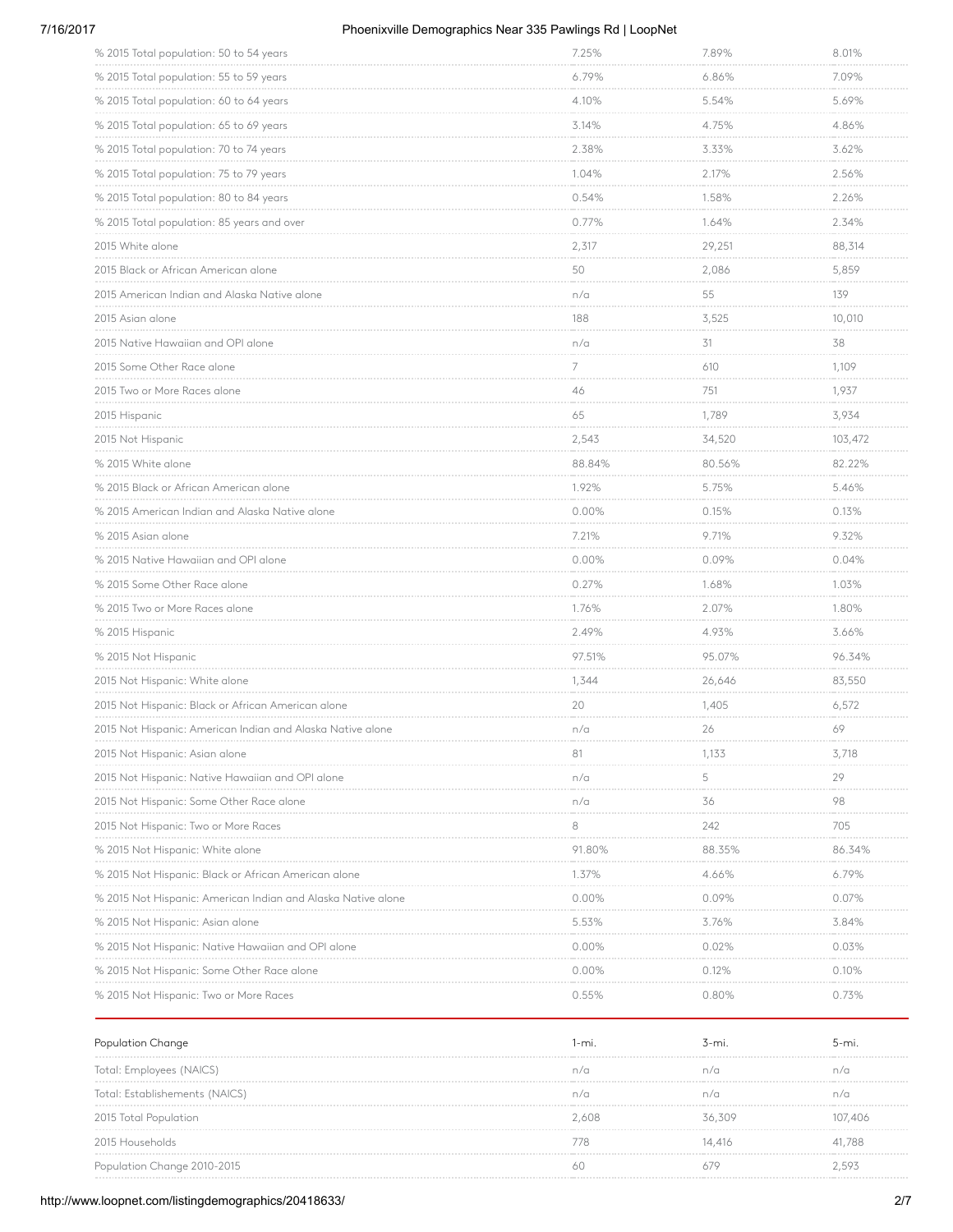### 7/16/2017 Phoenixville Demographics Near 335 Pawlings Rd | LoopNet

| 235%   | 91%    | $2.47\%$ |
|--------|--------|----------|
| 43%    | 16%    | 63%      |
| 144    |        | 10.645   |
|        |        | 5.5/2    |
| 78 14% | 2040%  | 1 በበ%    |
| 5749%  | 16 47% |          |
|        |        |          |

| Housing                              |        | s-mi   |        |
|--------------------------------------|--------|--------|--------|
| 2015 Housing Units                   | 525    |        |        |
| 2015 Occupied Housing Units          |        | 12.378 | 36,216 |
| 2015 Owner Occupied Housing Units    |        | 2.006  |        |
| 2015 Renter Occupied Housing Units   |        | 5.5/2  |        |
| 2015 Vacant Housings Units           |        |        | 34     |
| % 2015 Occupied Housing Units        | 10%    |        |        |
| % 2015 Owner occupied housing units  | 91 70% | 72 76% |        |
| % 2015 Renter occupied housing units | 8.30%  | 27.24% | 24 07% |
| % 2000 Vacant housing units          |        |        |        |

| Income                                        | $1 - mi.$            | $3 - mi.$                  | $5 - mi.$                          |
|-----------------------------------------------|----------------------|----------------------------|------------------------------------|
| 2015 Household Income: Median                 | \$168,580<br>.       | \$88,537<br>.              | \$90,244<br><b>Service Control</b> |
| 2015 Household Income: Average                | \$204,865            | \$121,458                  | \$123,859                          |
| 2015 Per Capita Income                        | \$61,114             | \$48,756                   | \$49,889                           |
| 2015 Household income: Less than \$10,000     | 11                   | 471                        | 1,215                              |
| 2015 Household income: \$10,000 to \$14,999   | 6                    | 349                        | 996                                |
| 2015 Household income: \$15,000 to \$19,999   | 3                    | 346                        | 918                                |
| 2015 Household income: \$20,000 to \$24,999   | $\overline{2}$       | 426                        | 1,333                              |
| 2015 Household income: \$25,000 to \$29,999   | 8                    | 371                        | 1,103                              |
| 2015 Household income: \$30,000 to \$34,999   | 17                   | 560                        | 1,405                              |
| 2015 Household income: \$35,000 to \$39,999   | 11                   | 533                        | 1,401                              |
| 2015 Household income: \$40,000 to \$44,999   | $\overline{2}$       | 429                        | 1,227                              |
| 2015 Household income: \$45,000 to \$49,999   | 7                    | 536                        | 1.478                              |
| 2015 Household income: \$50,000 to \$59,999   | 9                    | 981                        | 2,734                              |
| 2015 Household income: \$60,000 to \$74,999   | 37                   | 1,195                      | 3.757                              |
| 2015 Household income: \$75,000 to \$99,999   | 62                   | 1,867                      | 5,456                              |
| 2015 Household income: \$100,000 to \$124,999 | 89                   | 1,651                      | 4,766                              |
| 2015 Household income: \$125,000 to \$149,999 | 70<br><b>Service</b> | 960                        | 2,972<br><b>Contractor</b>         |
| 2015 Household income: \$150,000 to \$199,999 | 148                  | 1.649                      | 4,716                              |
| 2015 Household income: \$200,000 or more      | 296                  | 2,092                      | 6,311                              |
| % 2015 Household income: Less than \$10,000   | 1.41%                | 3.27%                      | 2.91%                              |
| % 2015 Household income: \$10,000 to \$14,999 | 0.77%                | 2.42%                      | 2.38%                              |
| % 2015 Household income: \$15,000 to \$19,999 | 0.39%                | 2.40%                      | 2.20%                              |
| % 2015 Household income: \$20,000 to \$24,999 | 0.26%                | 2.96%                      | 3.19%                              |
| % 2015 Household income: \$25,000 to \$29,999 | 1.03%                | 2.57%                      | 2.64%                              |
| % 2015 Household income: \$30,000 to \$34,999 | 2.19%                | 3.88%<br><b>Contractor</b> | 3.36%<br>.                         |
| % 2015 Household income: \$35,000 to \$39,999 | 1.41%                | 3.70%                      | 3.35%                              |
| % 2015 Household income: \$40,000 to \$44,999 | 0.26%                | 2.98%                      | 2.94%                              |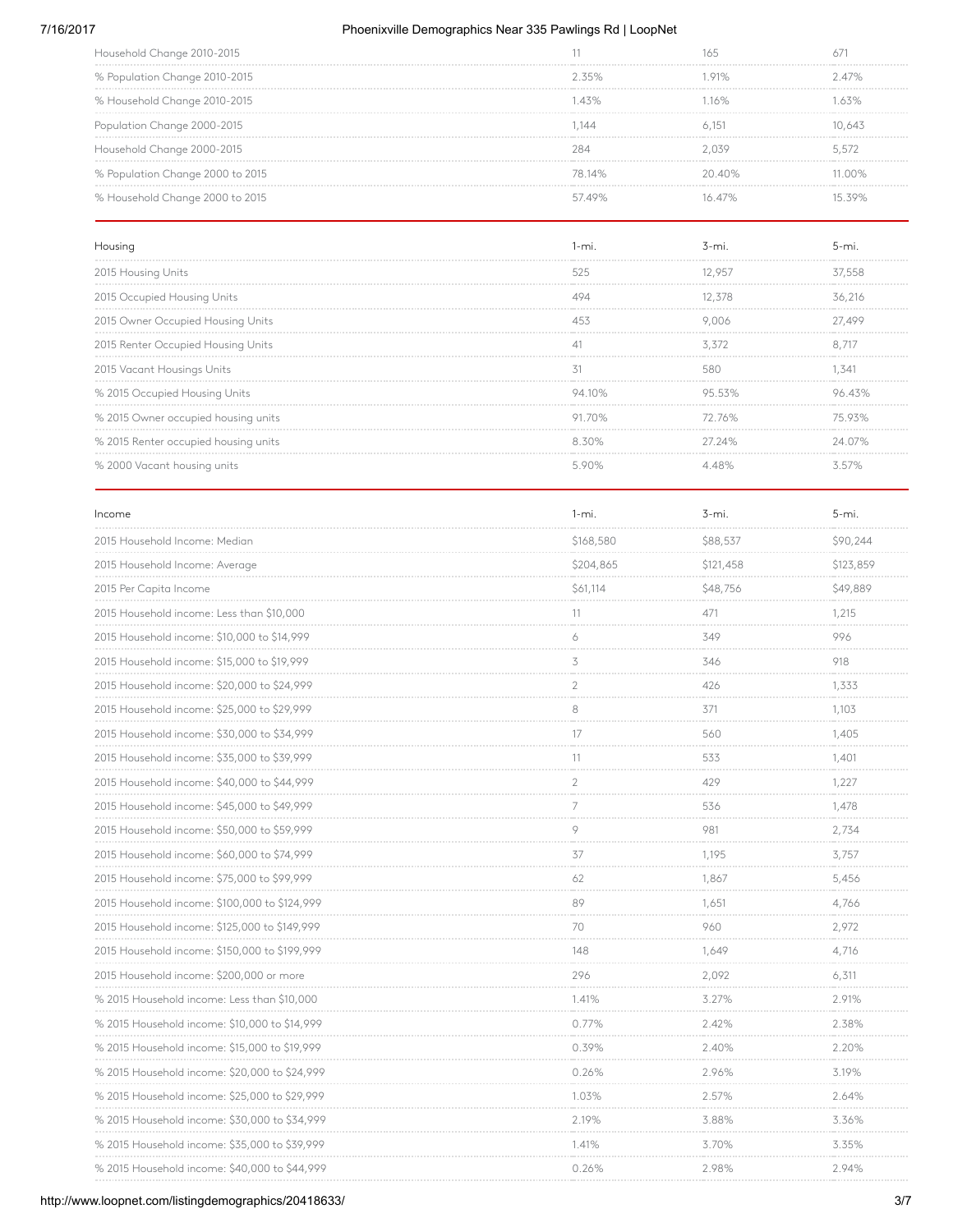#### 7/16/2017 Phoenixville Demographics Near 335 Pawlings Rd | LoopNet

| % 2015 Household income: \$45,000 to \$49,999   |                  |        |      |
|-------------------------------------------------|------------------|--------|------|
| % 2015 Household income: \$50,000 to \$59,999   | 16%              |        |      |
| % 2015 Household income: \$60,000 to \$74,999   | 76%              |        |      |
| % 2015 Household income: \$75,000 to \$99,999   | 7 97%.           | 1295%  |      |
| % 2015 Household income: \$100,000 to \$124,999 | $\Delta\Delta\%$ |        | 141% |
| % 2015 Household income: \$125,000 to \$149,999 |                  |        | 11%  |
| % 2015 Household income: \$150,000 to \$199,999 | 19 በ2% ነ         | 11 44% | 129% |
| % 2015 Household income: \$200,000 or more      |                  |        |      |

| Retail Sales Volume                                             | $1 - mi.$   | 3-mi.         | $5 - mi.$     |
|-----------------------------------------------------------------|-------------|---------------|---------------|
| 2015 Childrens/Infants clothing stores                          | \$249,768   | \$4,174,232   | \$12,055,536  |
| 2015 Jewelry stores                                             | \$117,006   | \$1,725,102   | \$5,055,943   |
| 2015 Mens clothing stores                                       | \$322,014   | \$5,170,250   | \$15,066,352  |
| 2015 Shoe stores                                                | \$322,352   | \$5,193,955   | \$15,104,333  |
| 2015 Womens clothing stores                                     | \$560,668   | \$8,972,272   | \$26,237,759  |
| 2015 Automobile dealers                                         | \$4,693,164 | \$72,343,102  | \$211,835,862 |
| 2015 Automotive parts and accessories stores                    | \$847,897   | \$13,646,585  | \$39,916,652  |
| 2015 Other motor vehicle dealers                                | \$109,307   | \$1,844,375   | \$5,377,396   |
| 2015 Tire dealers                                               | \$377,356   | \$6,081,138   | \$17,780,617  |
| 2015 Hardware stores                                            | \$20,780    | \$309,040     | \$909,842     |
| 2015 Home centers                                               | \$214,682   | \$3,128,753   | \$9,214,775   |
| 2015 Nursery and garden centers                                 | \$284,043   | \$3,933,045   | \$11,653,278  |
| 2015 Outdoor power equipment stores                             | \$101,599   | \$1,609,435   | \$4,720,318   |
| 2015 Paint andwallpaper stores                                  | \$21,141    | \$337,453     | \$985,087     |
| 2015 Appliance, television, and other electronics stores        | \$637,451   | \$9,762,135   | \$28,605,050  |
| 2015 Camera andphotographic supplies stores                     | \$53,756    | \$791,256     | \$2,320,704   |
| 2015 Computer andsoftware stores                                | \$1,476,256 | \$24,684,861  | \$71,975,621  |
| 2015 Beer, wine, and liquor stores                              | \$291,828   | \$4,525,933   | \$13,249,817  |
| 2015 Convenience stores                                         | \$1,160,089 | \$19,075,120  | \$55,437,650  |
| 2015 Restaurant Expenditures                                    | \$1,221,183 | \$18,876,059  | \$55,270,915  |
| 2015 Supermarkets and other grocery (except convenience) stores | \$4,127,581 | \$69,129,527  | \$201,449,841 |
| 2015 Furniture stores                                           | \$458,107   | \$6,920,140   | \$20,257,049  |
| 2015 Home furnishings stores                                    | \$1,490,390 | \$23,448,906  | \$68,745,348  |
| 2015 General merchandise stores                                 | \$8,168,857 | \$125,007,512 | \$366,656,501 |
| 2015 Gasoline stations with convenience stores                  | \$3,572,743 | \$59,721,402  | \$173,744,028 |
| 2015 Other gasoline stations                                    | \$2,538,525 | \$42,805,345  | \$124,566,012 |
| 2015 Department stores (excl leased depts)                      | \$8,051,851 | \$123,282,410 | \$361,600,558 |
| 2015 General merchandise stores                                 | \$8,168,857 | \$125,007,512 | \$366,656,501 |
| 2015 Other health and personal care stores                      | \$317,065   | \$4,891,404   | \$14,360,027  |
| 2015 Pharmacies and drug stores                                 | \$1,163,216 | \$18,760,106  | \$55,039,840  |
| 2015 Pet and pet supplies stores                                | \$302,616   | \$5,025,038   | \$14,671,987  |
| 2015 Book, periodical, and music stores                         | \$57,565    | \$849,268     | \$2,501,855   |
| 2015 Hobby, toy, and game stores                                | \$130,967   | \$2,157,485   | \$6,286,615   |
| 2015 Musical instrument and supplies stores                     | \$17,668    | \$251,115     | \$736,687     |
| 2015 Sewing, needlework, and piece goods stores                 | \$24,195    | \$410,927     | \$1,209,508   |
| 2015 Sporting goods stores                                      | \$154,929   | \$2,315,636   | \$6,777,535   |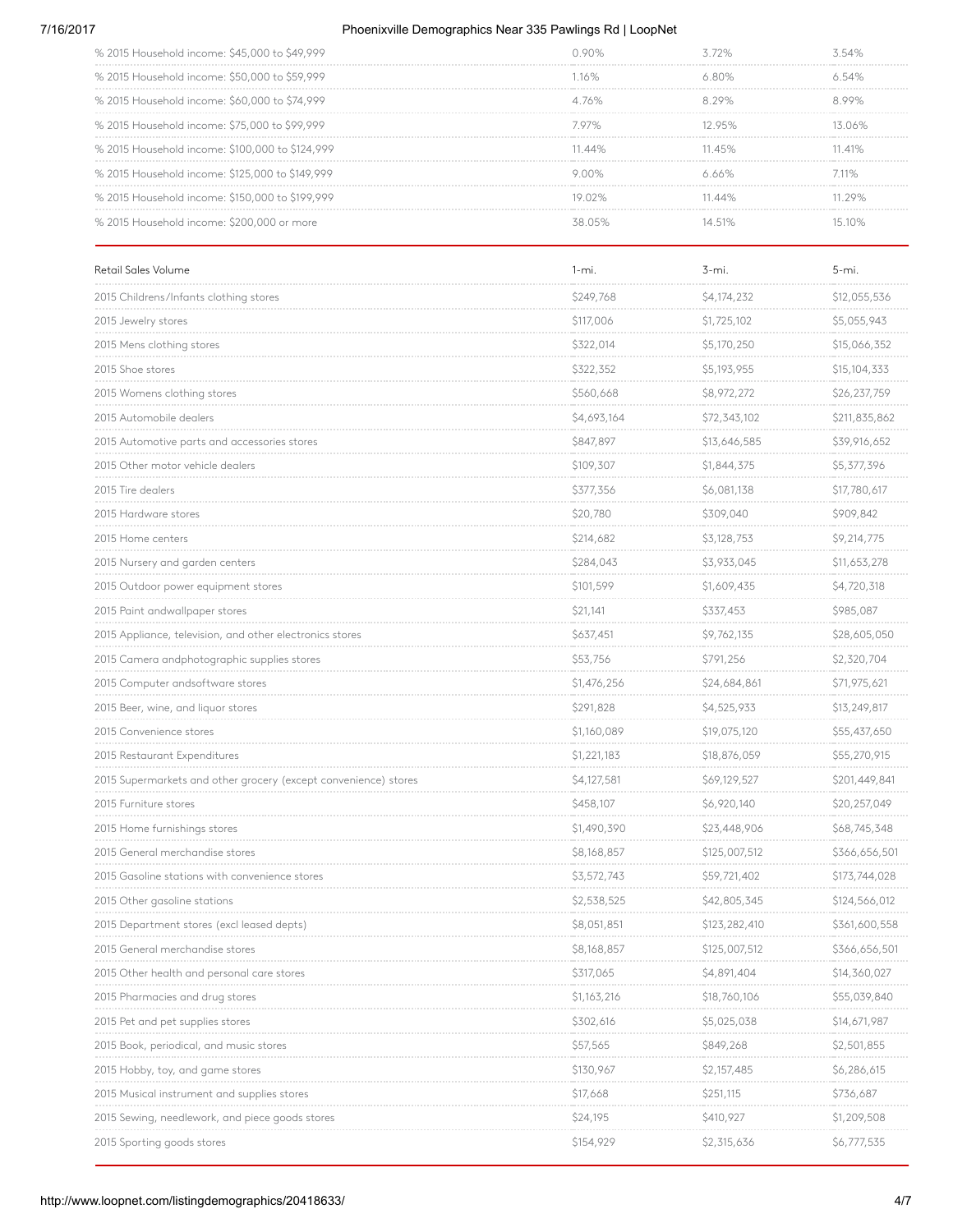# Upgrade to CoStar Suite

This page offers a quick snapshot of demographics information for reference only. If you require up-to-date verified data, we recommend using our robust and professional information products from CoStar.

CoStar provides comprehensive information solution for commercial real estate professionals. CoStar data is verified by the industry's largest tean researchers to give you the most accurate view possible.

For more information call 888-874-0840.

Find your next deal on the go. Get the app! Add [Listing](http://www.loopnet.com/xNet/MainSite/Listing/Manage/?LinkCode=31855) Search [Properties](http://www.loopnet.com/listingdemographics/20418633/) For Sale [Properties](http://www.loopnet.com/listingdemographics/20418633/) For Lease Find a [Broker](http://www.loopnet.com/xNet/MainSite/User/Directory/Search/SearchCriteria.aspx?LinkCode=31843) Resources [Help](http://www.loopnet.com/xNet/MainSite/Marketing/About/Help.aspx?LinkCode=31853) [Contact](http://www.loopnet.com/xNet/MainSite/Marketing/Contact/?LinkCode=31854) Us [Market](http://www.loopnet.com/markettrends/) Trends

Company [About](http://www.loopnet.com/About-Us/?LinkCode=31858) Us [LoopNet](http://blog.loopnet.com/?LinkCode=31861) Blog [Terms](http://www.loopnet.com/xNet/MainSite/Marketing/About/TermsAndConditions.aspx?LinkCode=31859) of Use [Privacy](http://www.loopnet.com/xNet/MainSite/Marketing/About/Privacy.aspx?LinkCode=31860) Policy

Products & Services

Product [Overview](http://www.loopnet.com/products/?LinkCode=31844) [Premium](http://www.loopnet.com/products/PremiumMembership/?LinkCode=31845) Lister [Premium](http://www.loopnet.com/xNet/MainSite/Marketing/Products/SearcherPro/?LinkCode=31846) Searcher







© 2017 CoStar Group, Inc.